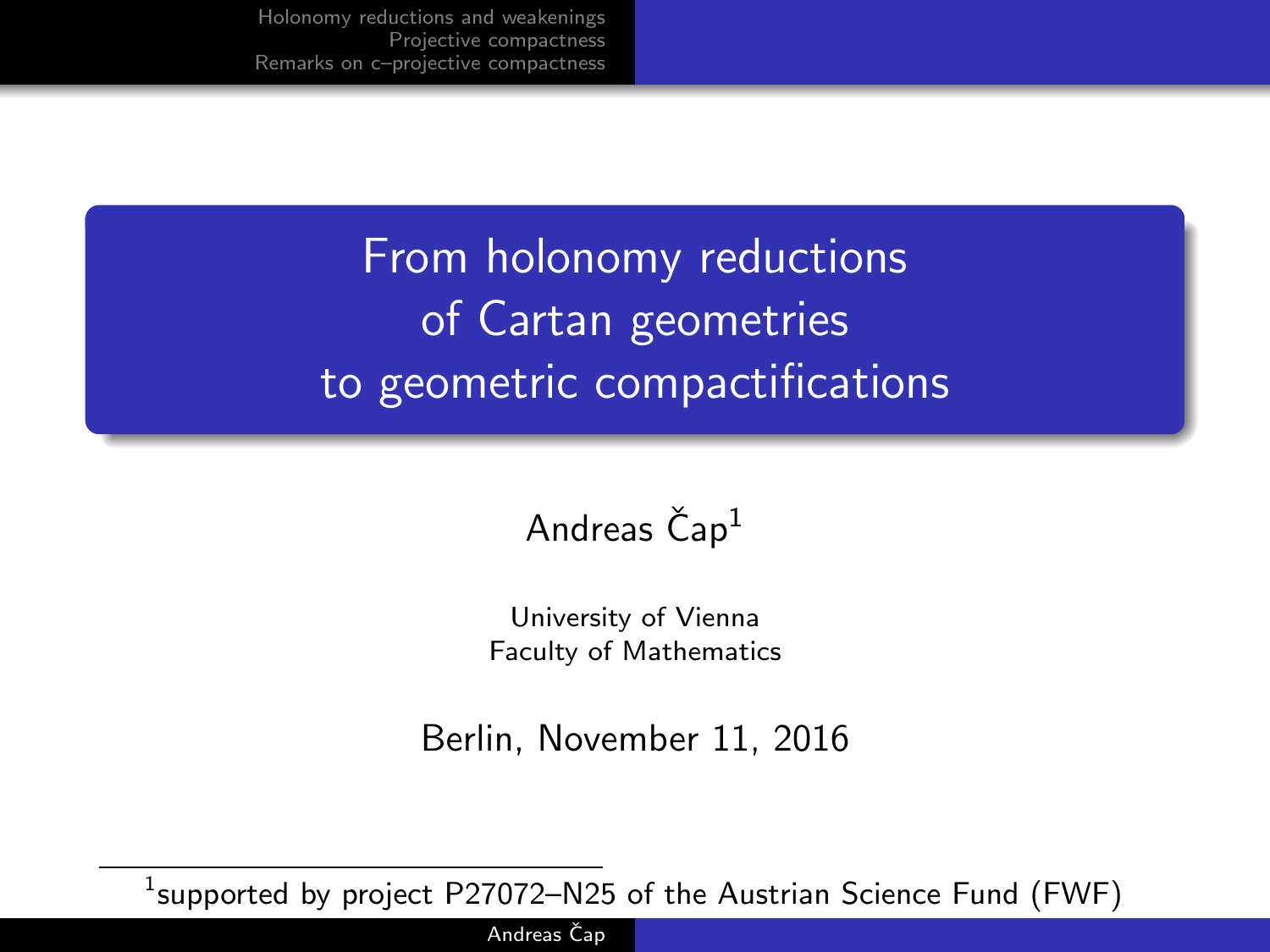- This talk is based on joint work with Rod Gover and partly with Matthias Hammerl.
- $\bullet$  Given a manifold  $\overline{M}$  with boundary  $\partial M$  and interior  $M$ , the basic topic of this talk are geometric structures on M and  $\partial M$ , which are compatible in a certain sense.
- Starting from the example of conformally compact metrics and Poincaré–Einstein metrics. I will discuss how such structures can be obtained from a holonomy reduction of a "background structure" on M and from weakenings of this concept.
- In particular, I will discuss the concepts of projective compactness of order one and two and make some remarks on c–projective compactness.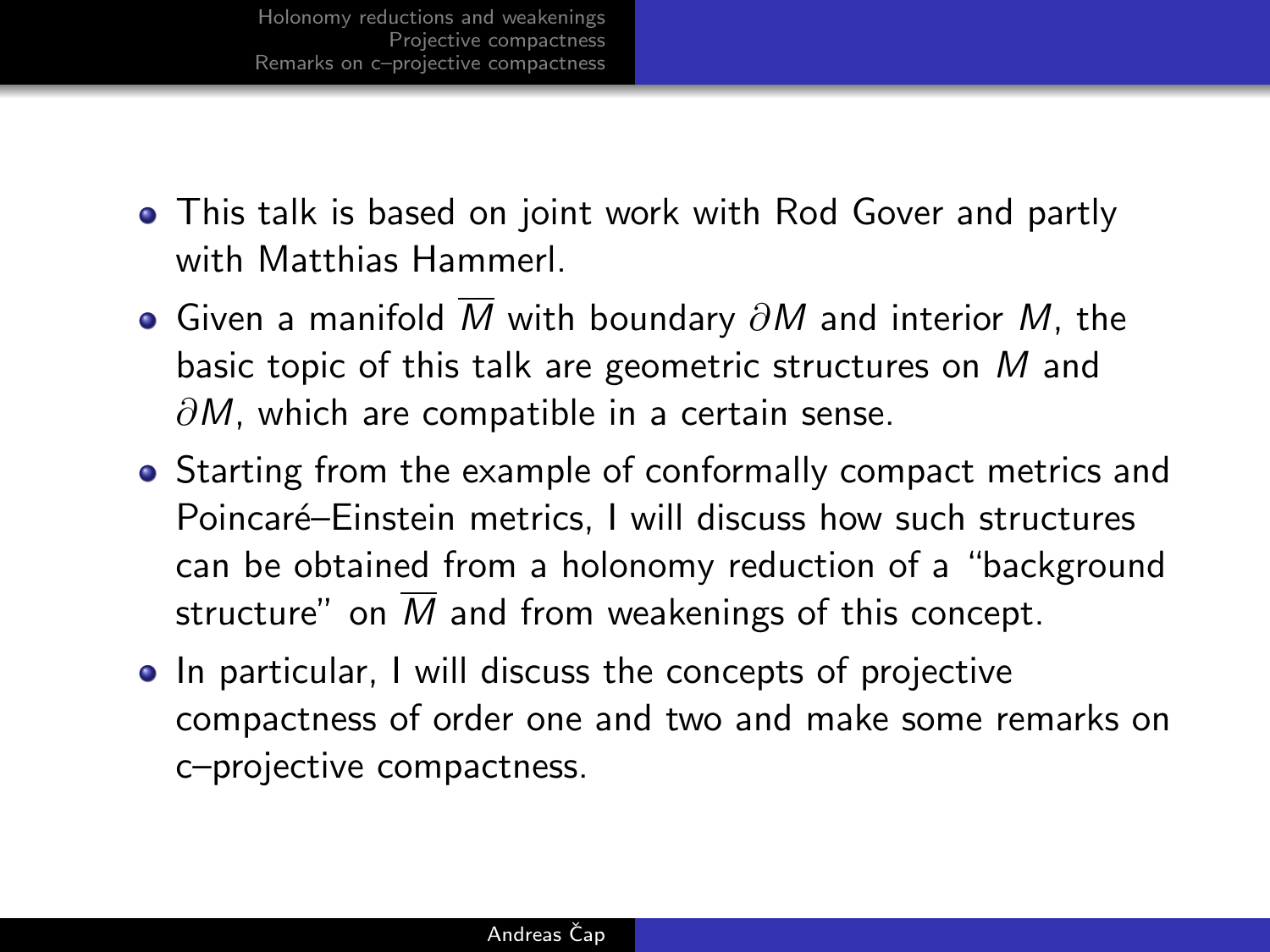







3 [Remarks on c–projective compactness](#page-15-0)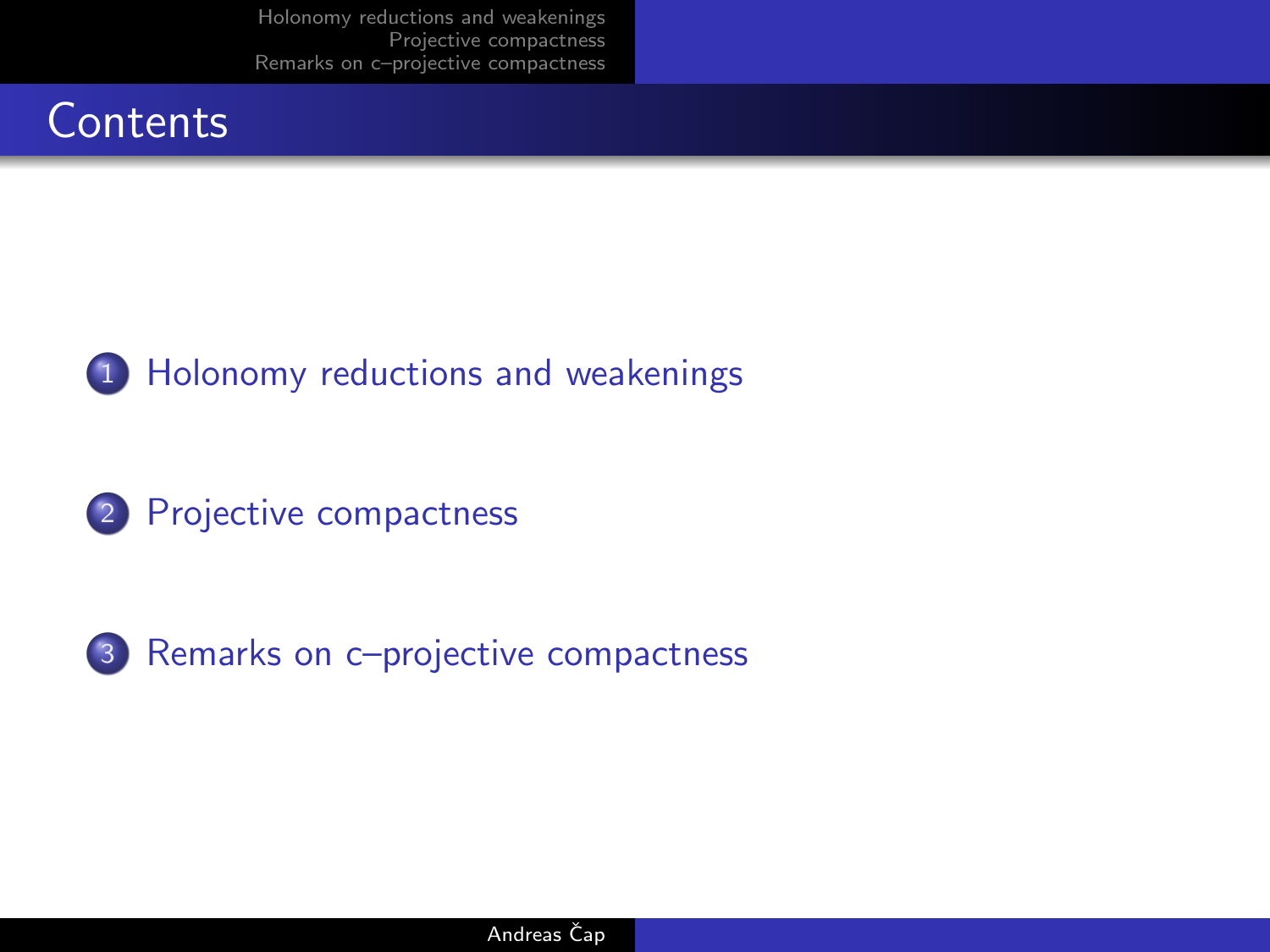### Background

Throughout this talk we consider manifolds  $\overline{M} = M \cup \partial M$  with boundary. A local defining function r for ∂M defined on an open subset  $U \subset \overline{M}$  is a smooth function  $r: U \to \mathbb{R}_{\geq 0}$  such that  $r^{-1}(\{0\})=U\cap\partial M$  and  $dr$  is nowhere vanishing on  $U\cap\partial M.$ 

Let  $g$  be a Riemannian metric on  $M$ . Then

- $g$  is *conformally compact* if locally  $r^2g$  admits a smooth extension to M with non–degenerate boundary values for one or equivalently any defining function r for  $\partial M$ .
- <span id="page-3-0"></span> $\bullet$  If in addition  $g$  is Einstein with negative Einstein constant, then it is called a *Poincaré–Einstein metric*.

If g is conformally compact, then the boundary values of  $r^2$ g give rise to a well defined conformal class c on  $\partial M$ , the conformal infinity of g.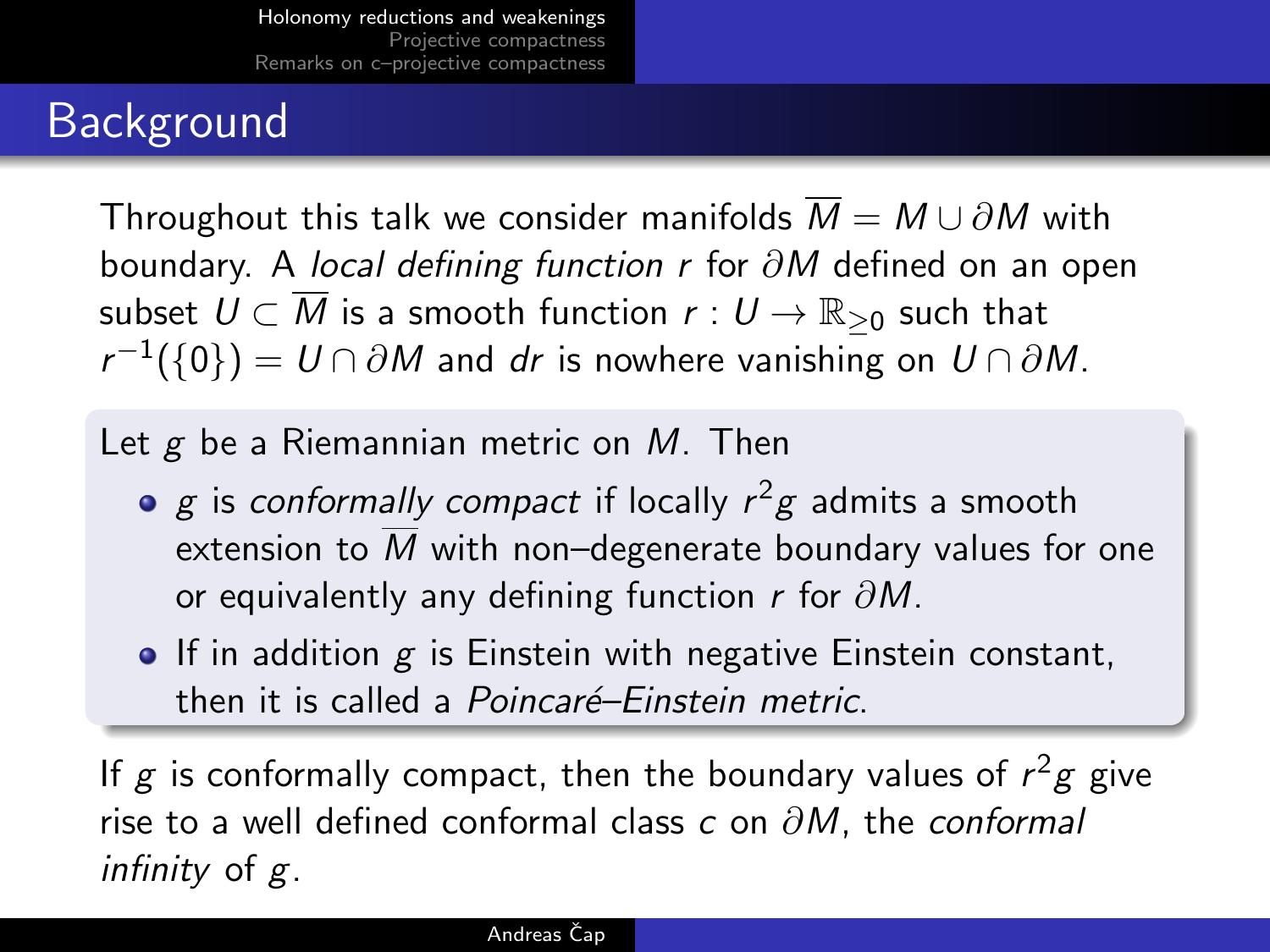If g is conformally compact, then the conformal class  $[g]$  on M admits a smooth extension to  $\overline{M}$ . Try to revert this by taking a conformal class c on  $\overline{M}$  as a "background structure" and look for appropriate metrics in c.

Recall that a choice of  $g \in c|_M$  is equivalent to the choice of a nowhere vanishing section of the density bundle  $\mathcal{E}[w]$  for some  $w \neq 0$  over M. Let us take  $\sigma \in \Gamma(\mathcal{E}[1]|_M)$  and write  $g_{\sigma} \in c|_M$ . Easy exercise:  $g_{\sigma} = \frac{1}{\sigma^2} \mathbf{g}$  is conformally compact iff  $\sigma$  extends by 0 to a defining density for  $\partial M$ .

Next, let  $\mathcal{T} \to \overline{M}$  be the standard tractor bundle, h the tractor metric and  $\nabla^{\mathcal{T}}$  the (metric) tractor connection. There is a projection  $\Pi : \mathcal{T} \to \mathcal{E}[1]$  and a natural second order operator  $D: \Gamma(\mathcal{E}[1]) \to \Gamma(\mathcal{T})$  (tractor–D) such that  $\Pi \circ D = id$ .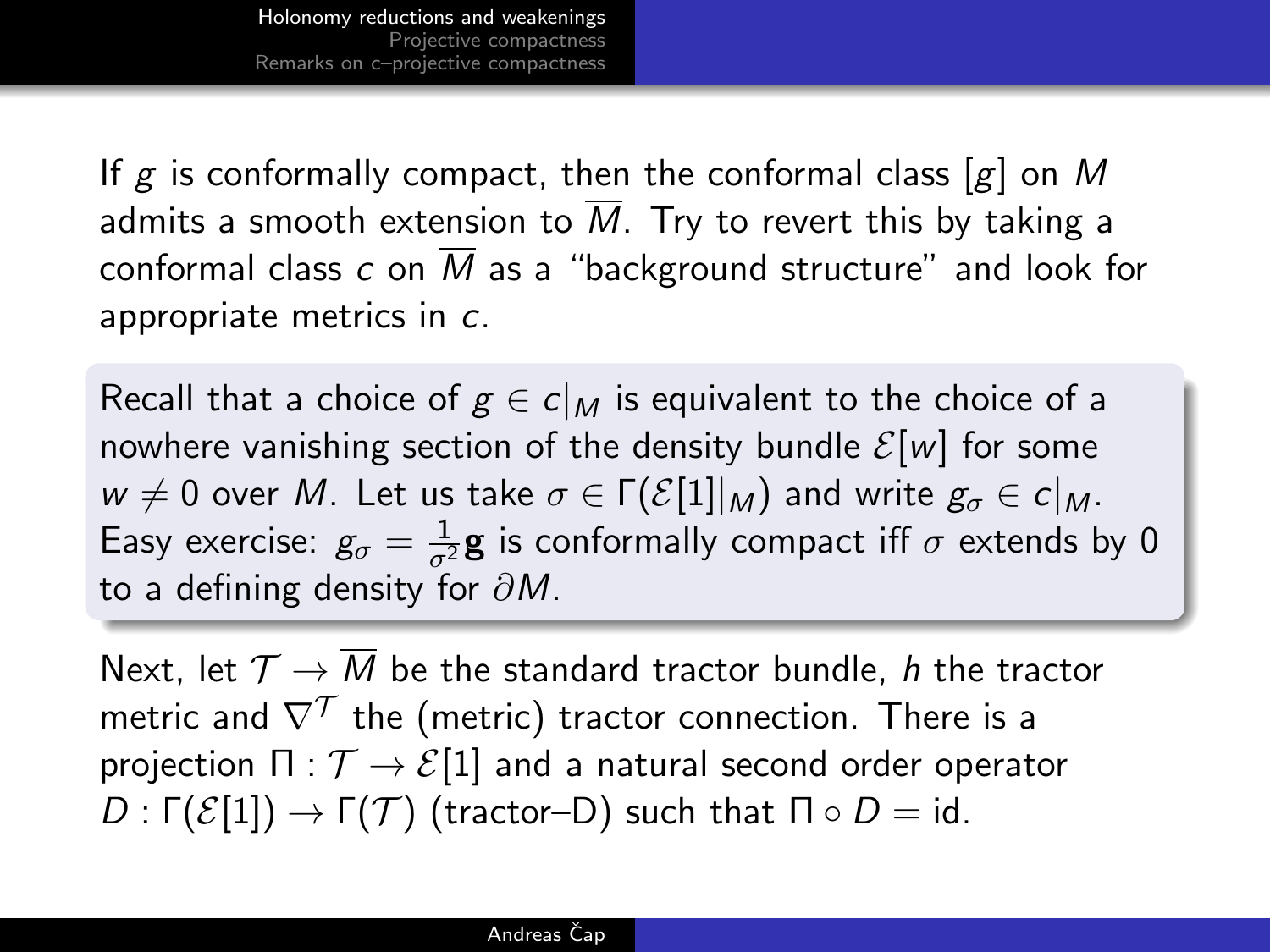### holonomy description of P-E metrics

### Theorem

The metric  $\mathcal{g}_\sigma$  is Einstein on  $M$  iff  $\nabla_{(a}\nabla_{b)_0}\sigma+\mathsf{P}_{(ab)_0}\sigma=0$  or equivalently  $s=D\sigma\in \mathsf{\Gamma}({\mathcal{T}}|_M)$  is parallel for  $\nabla^{{\mathcal{T}}}.$  The Einstein constant is negative iff  $h(s, s)$  is positive on M. If s is parallel, it extends to a parallel section over  $\overline{M}$ , so  $\sigma$  admits a smooth extension to all of  $\overline{M}$ . If  $g_{\sigma}$  does not extends smoothly to any neighborhood of a boundary point, then the extension of  $\sigma$ is a defining density for  $\partial M$ , so  $g_{\sigma}$  is P-E.

This exhibits P-E–metrics as reductions of the holonomy of  $\nabla^T$ ("conformal holonomy") to  $O(n, 1) \subset O(n + 1, 1)$ . The decomposition  $\overline{M} = M \cup \partial M$  is the curved orbit decomposition associated to this holonomy reduction. Observe that this suggests intermediate conditions, e.g. that  $\sigma$  is a defining density and  $h(s, s)$  is constant (almost–csc).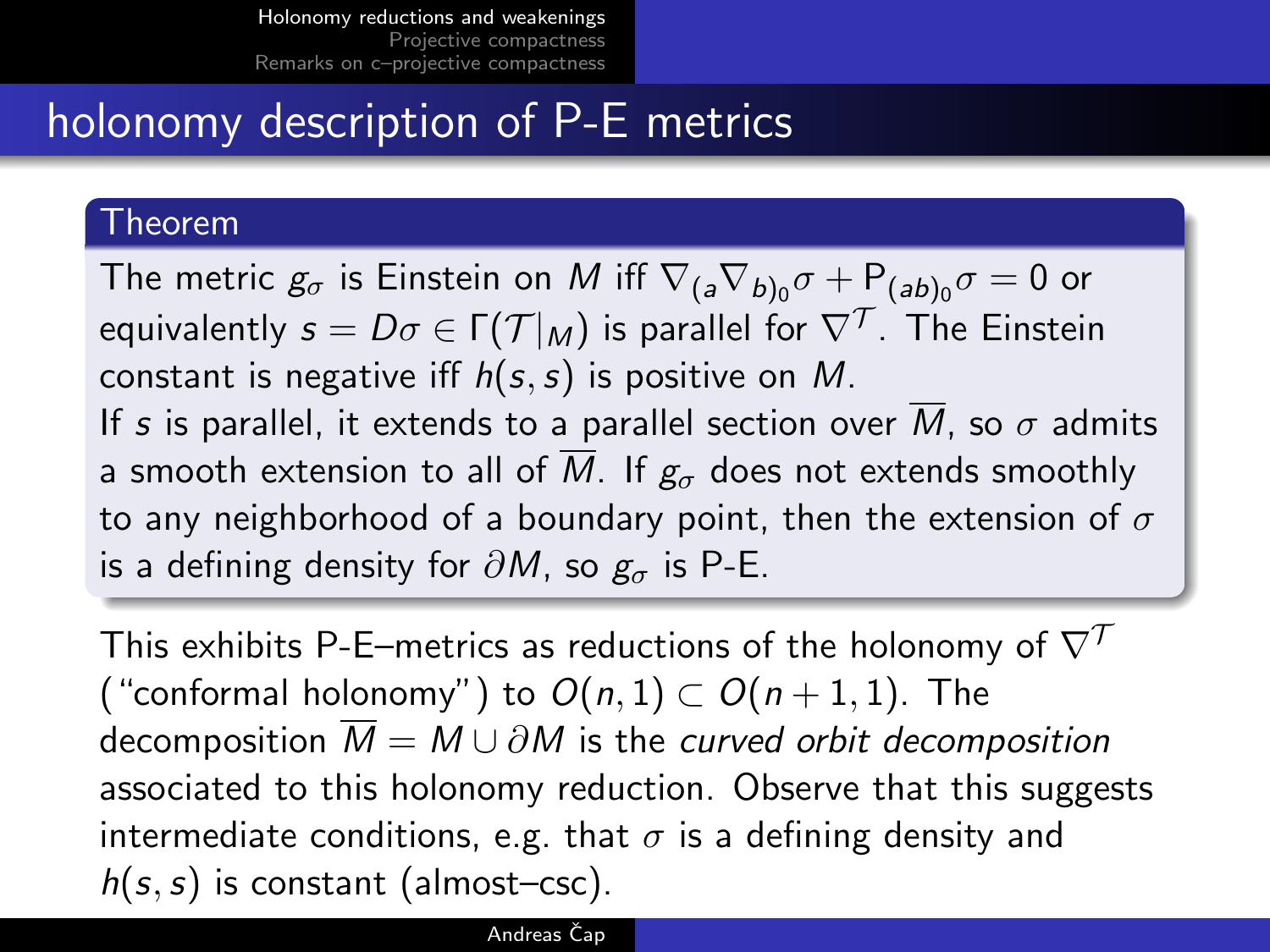This fits into the general framework of holonomy reductions of Cartan geometries studied in joint work with R. Gover and M. Hammerl. Any such reduction comes with a decomposition of the underlying manifold into "curved orbits" of different dimensions, each of which inherits a geometric structure. The dimensions of these curved orbits and the induced structures can be read off the homogeneous model of the reduction.

For the reduction  $O(n, 1) \subset O(n + 1, 1)$ , the homogeneous model is the embedding of the equator into a conformal sphere. So the curved orbits are open with an induced metric or embedded hypersurfaces with an induced conformal structure.

As we shall see below, there are several examples in which the relation of the geometries on the curved orbits to the ambient structure is much less obvious.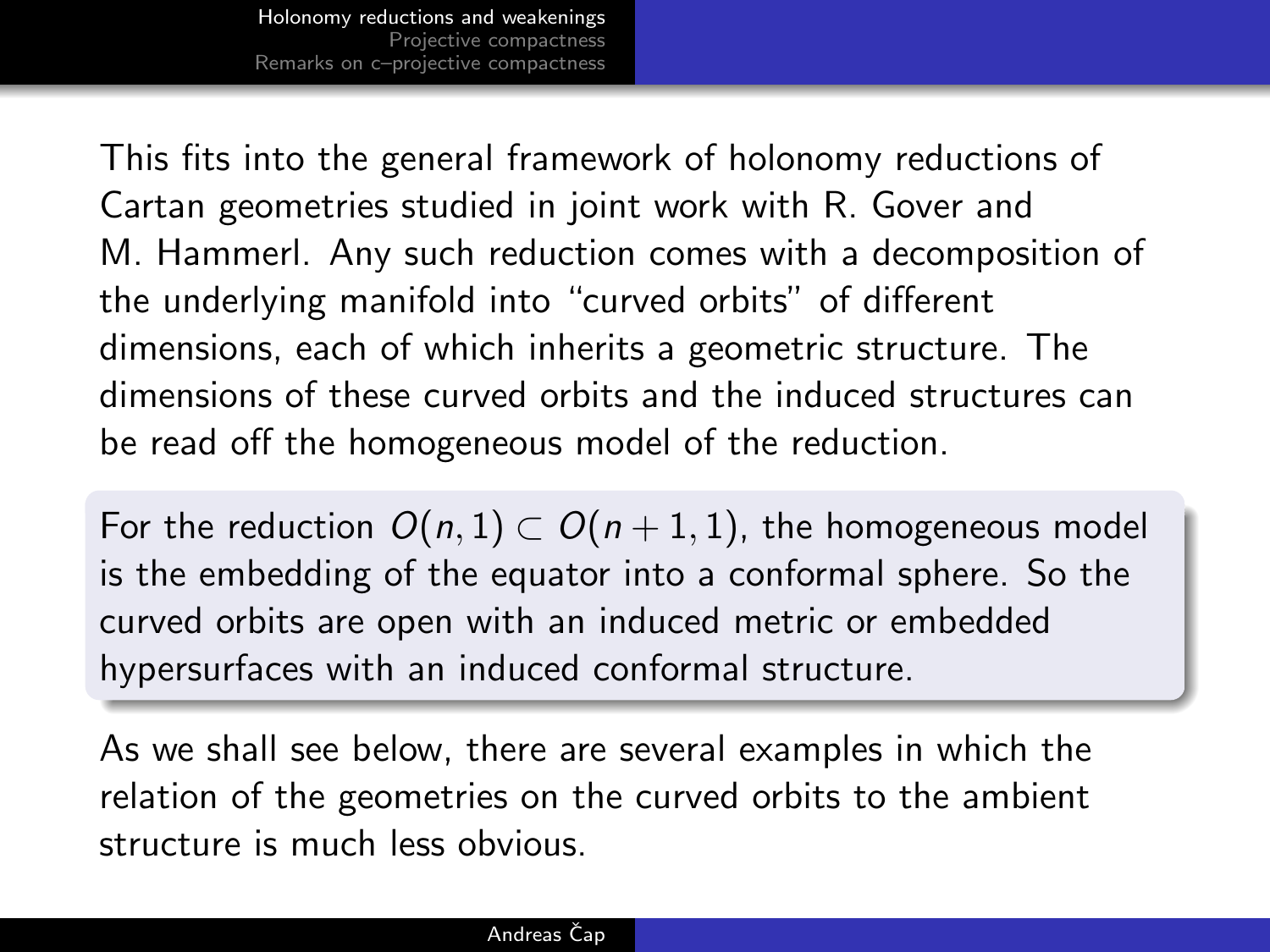### Projective structures

A projective structure on a manifold  $N$  is given by an equivalence class  $p = \nabla$  of torsion–free connections on TN, which have the same geodesics up to parametrization. Via its Levi–Civita connection, any metric on N determines a projective structure, but generic projective classes are not of this form. For  $w \in \mathbb{R}$ , we denote by  $\mathcal{E}(w)$  the bundle of densities of projective weight w.

Equivalently, a projective structure can be described by the (linear) tractor connection connection  $\nabla^{\mathcal{T}^*}$  on the cotractor bundle  $\mathcal{T}^*:=J^1\mathcal{E}(1)$  or via the dual bundle  $\mathcal{T}.$  By definition,  $\mathcal{T}^*$  comes with a projection  $\Pi$  to  $\mathcal{E}(1)$ , with kernel isomorphic to  $T^*N\otimes \mathcal{E}(1)$ .

<span id="page-7-0"></span>Any nowhere–vanishing section of some  $\mathcal{E}(w)$  with  $w \neq 0$  uniquely selects a connection in  $p$  for which it is parallel. Connections which preserve some density are called *special*. In particular, this is always true for Levi–Civita connections.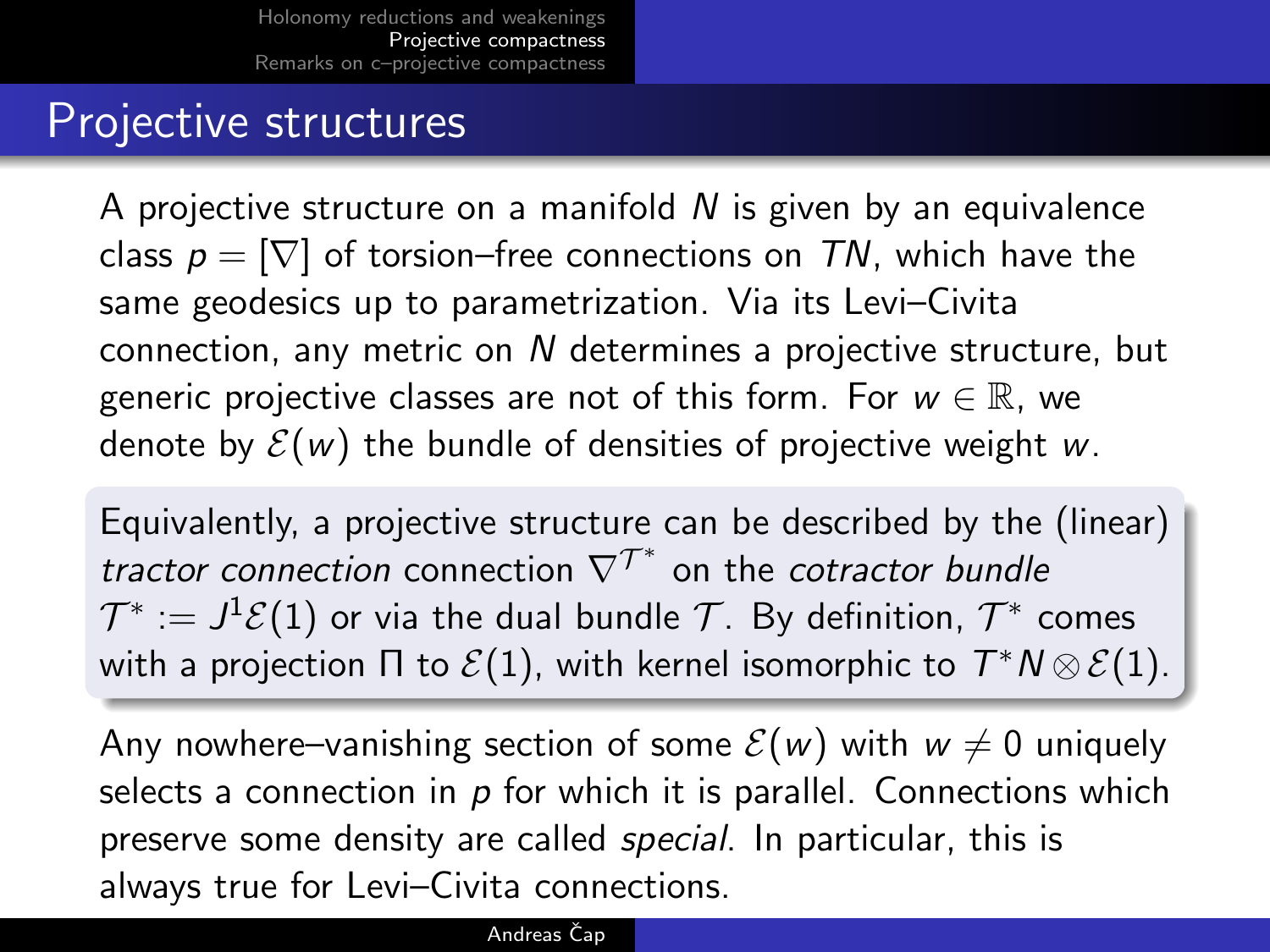### Reductions of projective holonomy

Let us take the sphere viewed as the ray projectivization of  $\mathbb{R}^{n+1}$ as the homogeneous model of  $n$ –dimensional projective structures. Then there are two simple holonomy reductions relevant for us:

- $\bullet$  SL(n, ℝ)  $\subset$  SL(n + 1, ℝ) corresponds to the choice of a hyperplane, giving rise to flat metrics on hemispheres and the equator as a totally geodesic embedded hypersurface.
- Curved analogs come from parallel sections  $s \in \Gamma(\mathcal{T}^*)$ corresponding to  $\sigma \in \Gamma(\mathcal{E}(1))$  satisfying a 2nd order equation. On the open curved orbit  $\{\sigma \neq 0\}$ , one obtains a Ricci-flat connection in the projective class. The closed curved orbit  $\{\sigma = 0\}$  is an embedded hypersurface which inherits a projective structure. In the metric case, this comes with an orthogonal holonomy reduction (see below).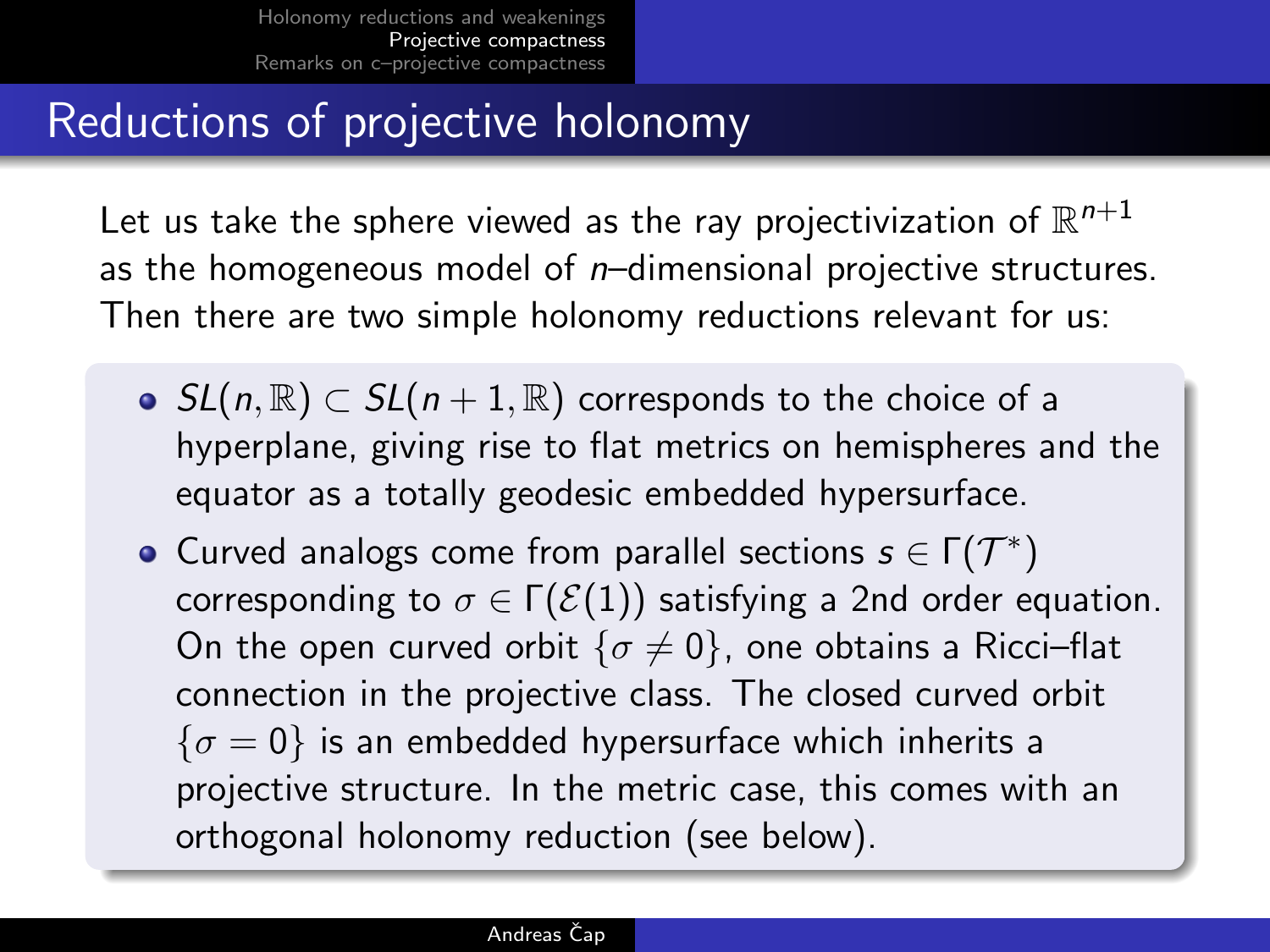### Reductions of projective holonomy (2)

For  $SO(p+1, n-p) \subset SL(n+1, \mathbb{R})$ , the homogeneous model is given by decomposing into rays which are positive, negative, and null, respectively. Hence we get open curved orbits which inherit hyperbolic metrics of different signature and conformal spheres embedded as hypersurfaces.

Curved analogs are given by non–degenerate parallel sections of  $S^2T^*$  equivalent to  $σ ∈ Γ(,(2))$  satisfying a third order equation.

- Open orbits inherit representative connections  $\nabla$  for which  $P_{ab}$ (Schouten) is non–degenerate with  $\nabla P = 0$ . Hence these are Levi–Civita connections of Einstein metrics of two signatures.
- The other curved orbits are separating hypersurfaces which inherit a conformal structure of signature  $(p, q)$  via the projective second fundamental form (non–degenerate).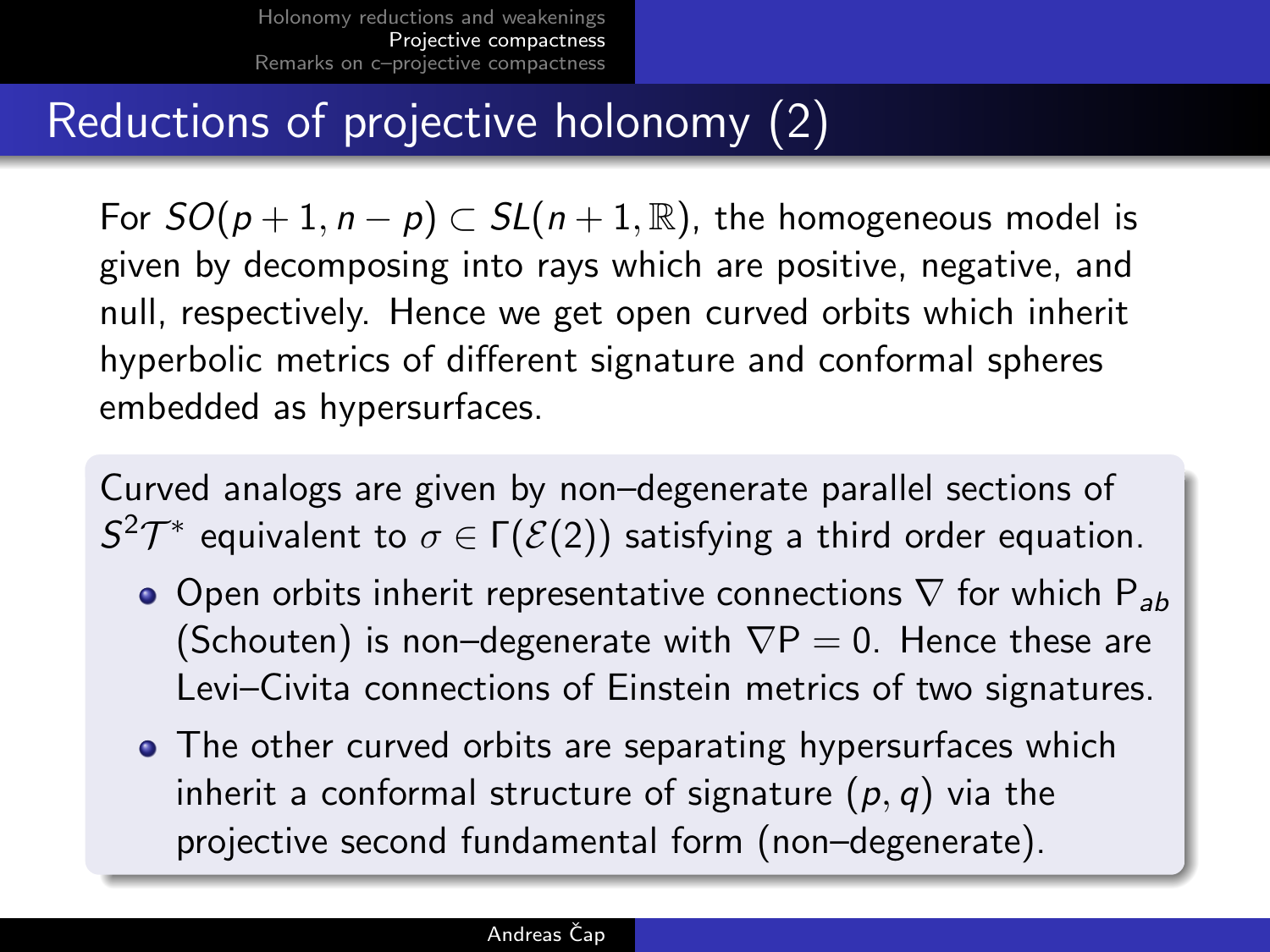### The concept of projective compactness

It turns out that there is a general definition of projective compactness of order  $\alpha$  for  $\alpha \in (0,2]$  which includes the holonomy reductions described above for  $\alpha = 1$  respectively  $\alpha = 2$ . Recall that connections  $\nabla$  and  $\hat{\nabla}$  on TN are projectively equivalent iff  $\hat\nabla_\xi\eta=\nabla_\xi\eta+\Upsilon(\xi)\eta+\Upsilon(\eta)\xi$  for some  $\Upsilon\in\Omega^1(\mathcal{N})$  and all  $\xi, \eta \in \mathfrak{X}(N)$ . In this case, we symbolically write  $\hat{\nabla} = \nabla + \Upsilon$ .

### **Definition**

For  $\overline{M} = M \cup \partial M$  and  $\alpha \in (0, 2]$ , a torsion–free linear connection  $\nabla$  on TM is called *projectively compact* of order  $\alpha$  if locally around each  $x \in \partial M$ , there is a defining function  $\rho$  such that the projectively modified connection  $\hat{\nabla} = \nabla + \frac{d\rho}{d\phi}$  $\frac{a\rho}{\alpha\rho}$  admits a smooth extension to the boundary.

This is easily seen to be independent of  $\rho$  and it provides a smooth extension of the projective class  $[\nabla]$ .

#### Andreas Čap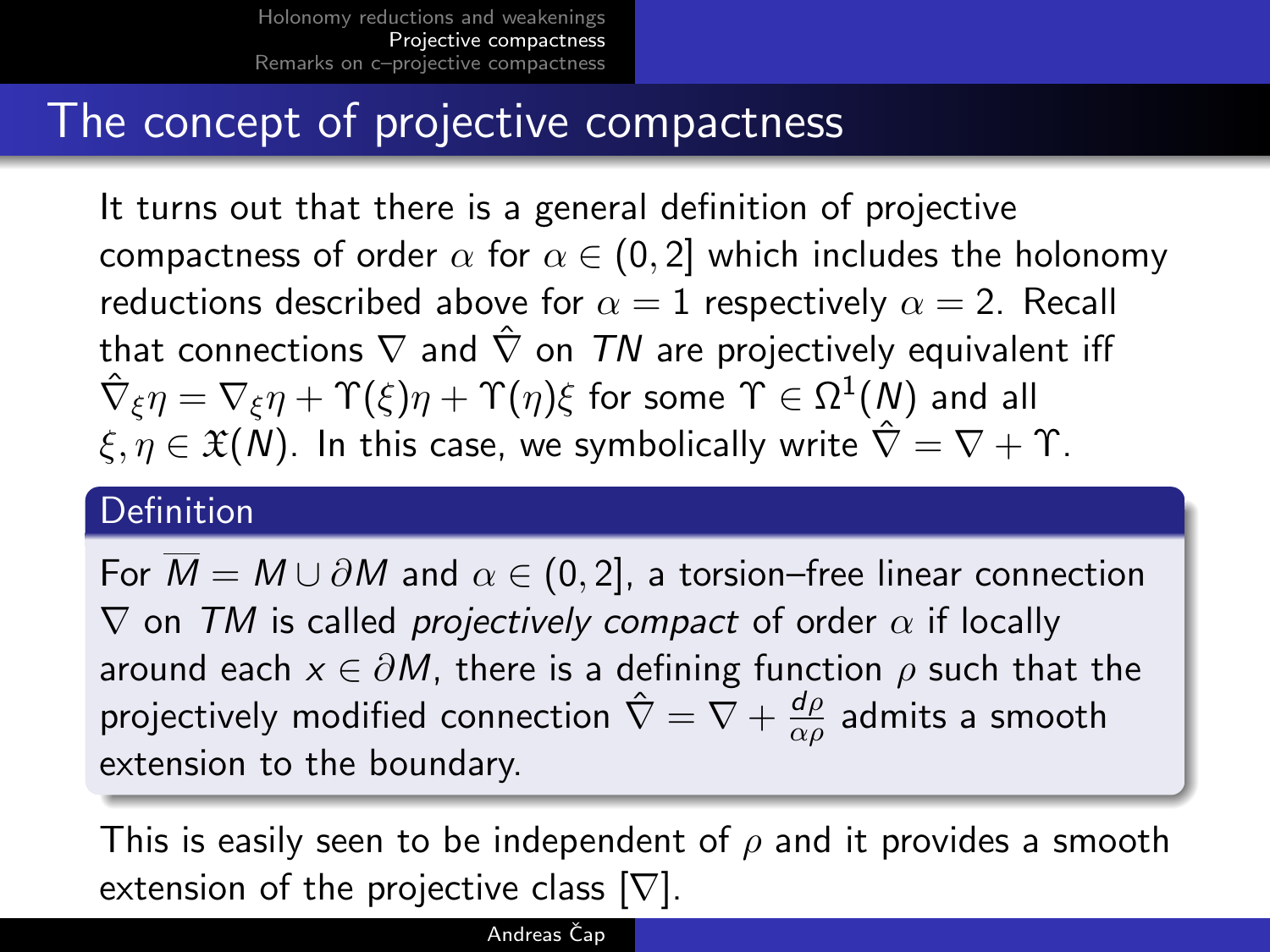## Some basic facts

- The condition  $\alpha \leq 2$  ensures that from the point of view of  $\nabla$ , the boundary  $\partial M$  is at infinity.
- Suppose that  $\nabla$  is special, and its projective class admits a smooth extension to all of  $\overline{M}$ . Then projective compactness of order  $\alpha$  is equivalent to the fact that any  $0 \neq \sigma \in \Gamma(\mathcal{E}(\alpha)|_M)$ which is parallel for  $\nabla$  extends to a defining density for  $\partial M$ .
- For Ricci–flat connections (non–Ricci–flat Einstein metrics), extendability of the projective class and inextendability of  $\nabla$ imply projective compactness of order  $\alpha = 1$  ( $\alpha = 2$ ).

Remarks: (1) Extendability of the projective class is equivalent to smooth extendability of the tracefree part of the connection coefficients in local coordinates. (2) The condition on a defining density is equivalent to a specific rate of volume growth.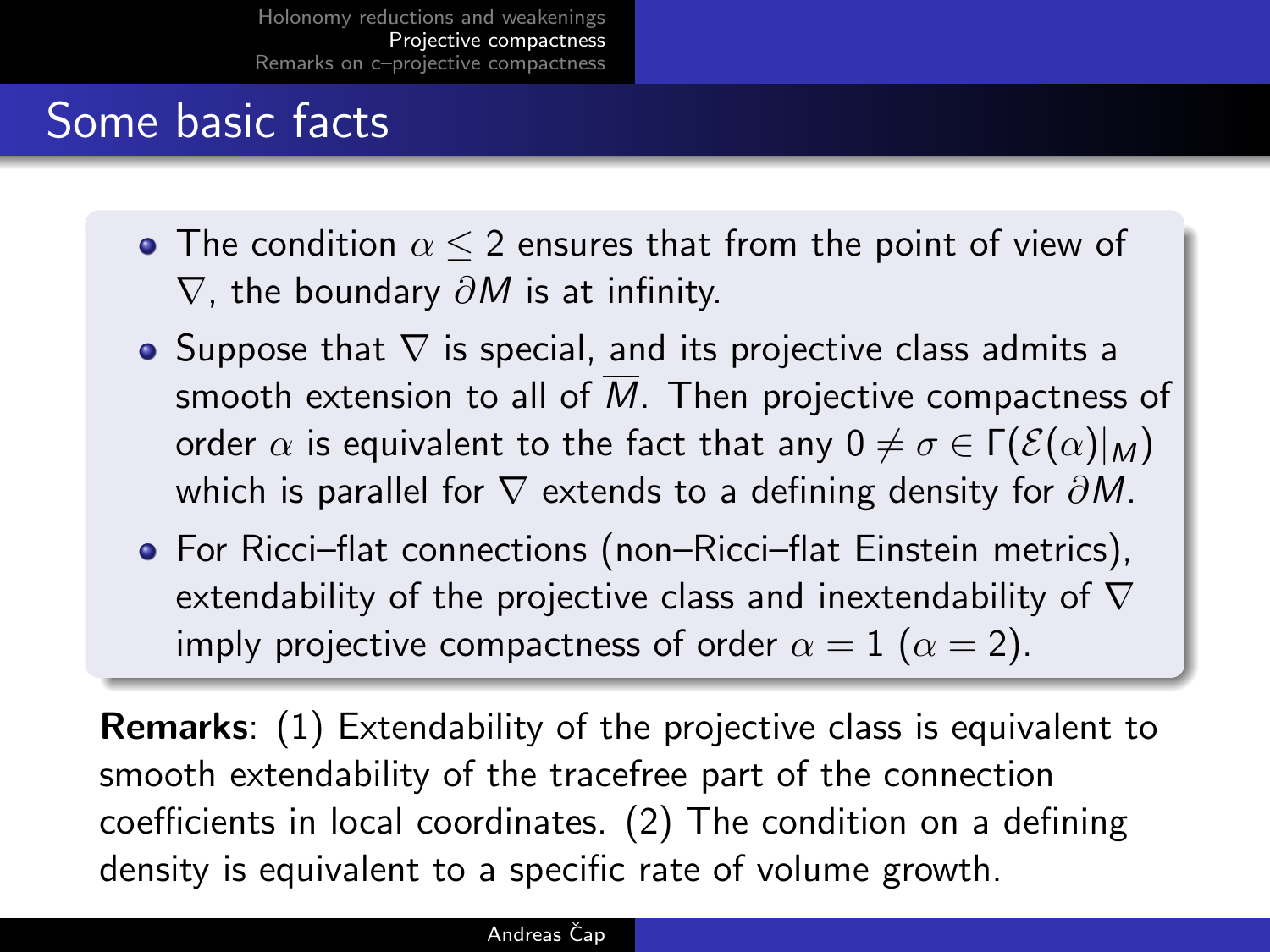## Asymptotic forms

One can directly prove existence of many local examples of projectively compact metrics:

### Theorem

For  $1 \le n \in \mathbb{N}$ , suppose that g is a pseudo–Riemannian metric on M such that there are local defining functions  $\rho$  for  $\partial M$  for which

*g* admits an asymptotic form 
$$
g = C \frac{d\rho^2}{\rho^{2n}} + \frac{h}{\rho^n}
$$
, where *h* is

smooth up to the boundary and non–degenerate on  $T\partial M$ , and C is a smooth function asymptotic to a non–zero constant on  $\partial M$ . Then g is projectively compact of order  $\alpha = 2/n$ .

For  $\alpha = 2$ , this form is available (with the same C and conformally related h) for any defining function. For other values of  $\alpha$ , it singles out specific defining functions.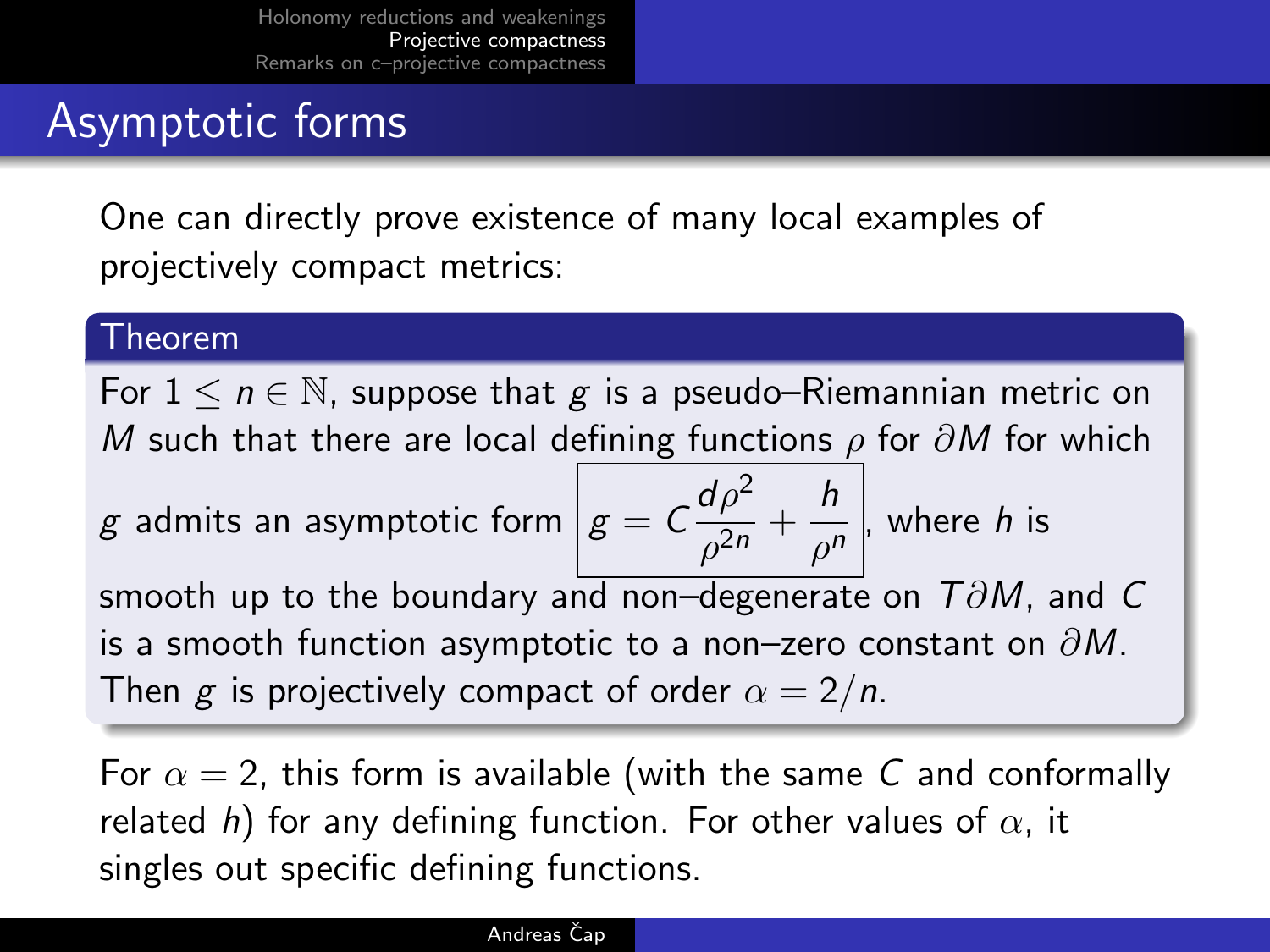Suppose that a projective class contains the Levi–Civita connection of  $g_{ab}$ . Then one obtains an obvious section  $\sigma^{ab}$  of  $S^2TM(-2)$ , which solves the *metricity equation* and via a splitting operator a section  $H$  of  $S^2\mathcal{T}$ . As a bundle metric on  $\mathcal{T}^*$ ,  $H$  has a well defined determinant, which coincides with  $Scal(g)$ . This implies

If the projective class of  $\nabla^{\mathcal{g}}$  admits a smooth extension to  $\overline{M}$ , then the same holds for  $\sigma^{ab}$ ,  $H$ , and  $Scal(g)$ .

One can also analyze the curvature asymptotics of projectively compact connections directly:

- For  $\alpha = 1$ ,  $\rho R$  extends to the boundary with boundary value the curvature tensor determined by the projective second fundamental form of the boundary.
- For  $\alpha \neq 1$ ,  $\rho^2 R$  extends to the boundary with boundary value the rank–one curvature tensor determined by  $d\rho$ . The next order, relates  $P_{ab}$  to the projective second fundamental form.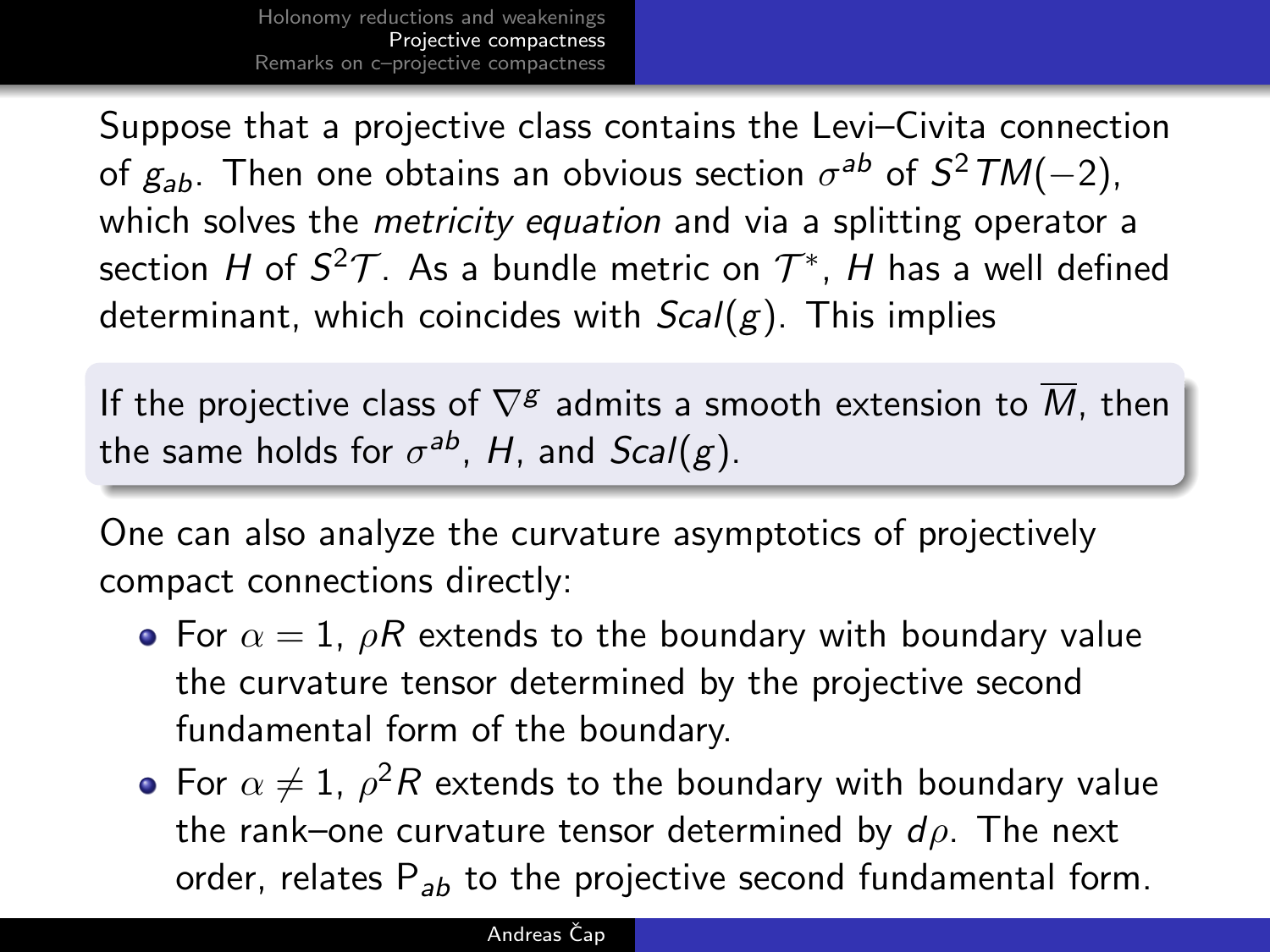Using the extension of scalar curvature, one obtains a surprising characterization of projective compactness of order 2 for metrics and an improved description of curvature asymptotics:

### Theorem

Let  $g$  be a metric on  $M$  such that  $[\nabla^g]$  extends to  $\overline{M}$  and let  $S : M \to \mathbb{R}$  be the extension of  $Scal(g)$ . Then for  $x \in \partial M$ , TFAE

- $\bullet$  S(x)  $\neq$  0
- 2 g is projectively compact of order  $\alpha = 2$  locally around x.
- **3** Locally around x,  $S|_{\partial M}$  is constant and g admits an asymptotic form  $g = C \frac{d\rho^2}{\rho^2}$  $\frac{d\rho^2}{\rho^2}+\frac{h}{\rho}$  $\frac{n}{\rho}$  with constant  $C$ .

If these are satisfied, then  $Ric_0(g)$  admits a smooth extension to the boundary, so  $g$  is asymptotically Einstein.

The metric h represents the projective second fundamental form and one obtains a detailed description of the boundary geometry.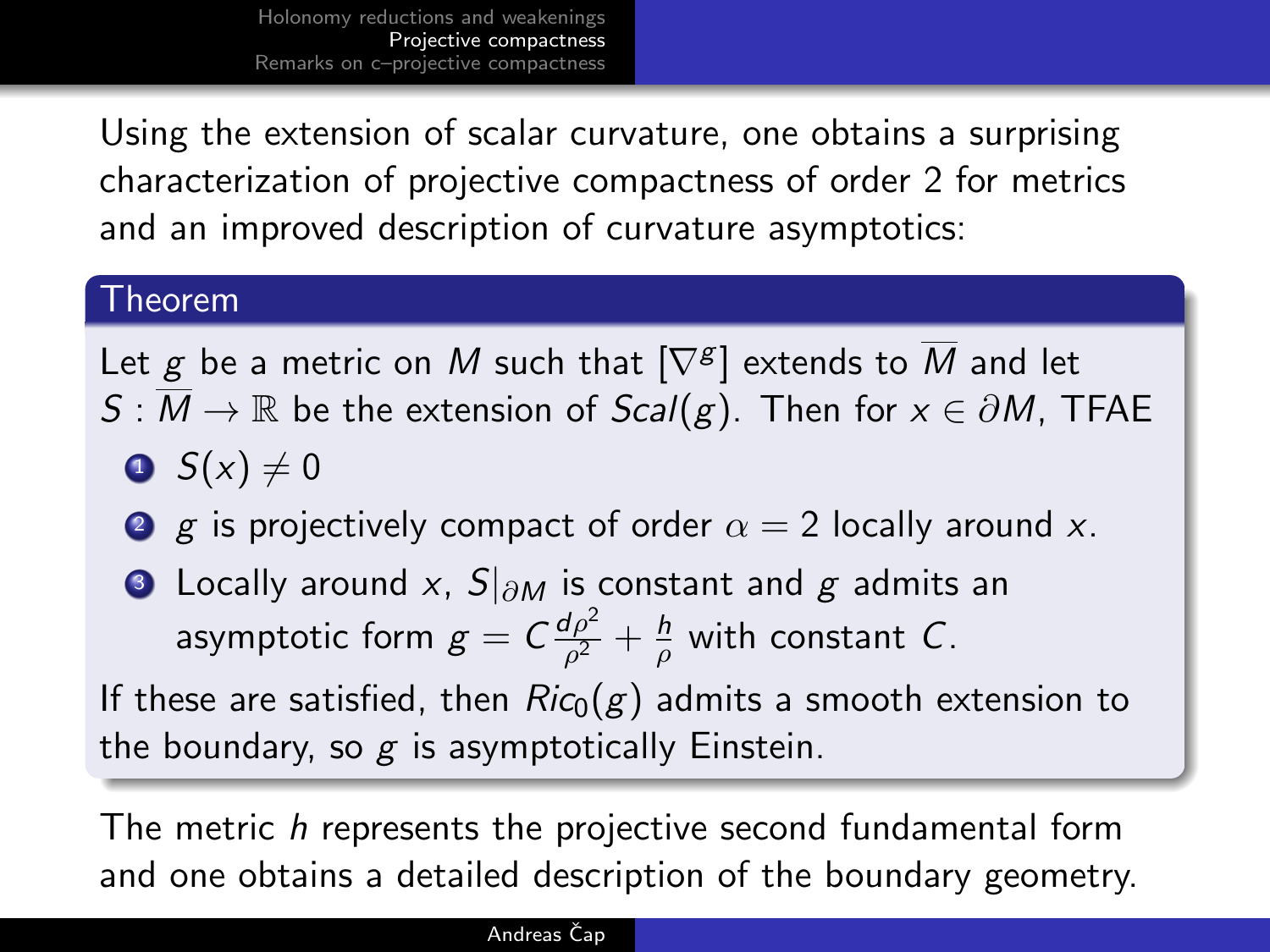(Almost) c–projective structures are an (almost) complex analog of classical projective structures. Both the holonomy reductions of projective structures described above have an analog in the almost c–projective setting. These two analogs look quite different, however, and we will focus to the analog of the order–two case.

The model of c-projective geometry is  $\mathbb{C}P^n$  with the c-projective class defined by the Fubini–Study metric, which is homogeneous under  $SL(n+1, \mathbb{C})$ .

- The holonomy reduction is to  $SU(p+1, n-p)$  corresponding to complex hyperbolic spaces (of different signatures) and the CR-sphere embedded into  $\mathbb{C}P^n$ .
- <span id="page-15-0"></span>• Curved analogs come with Hermitian metrics, which are Kähler–Einstein in the integrable case, and embedded hypersurfaces with the induced CR–structure.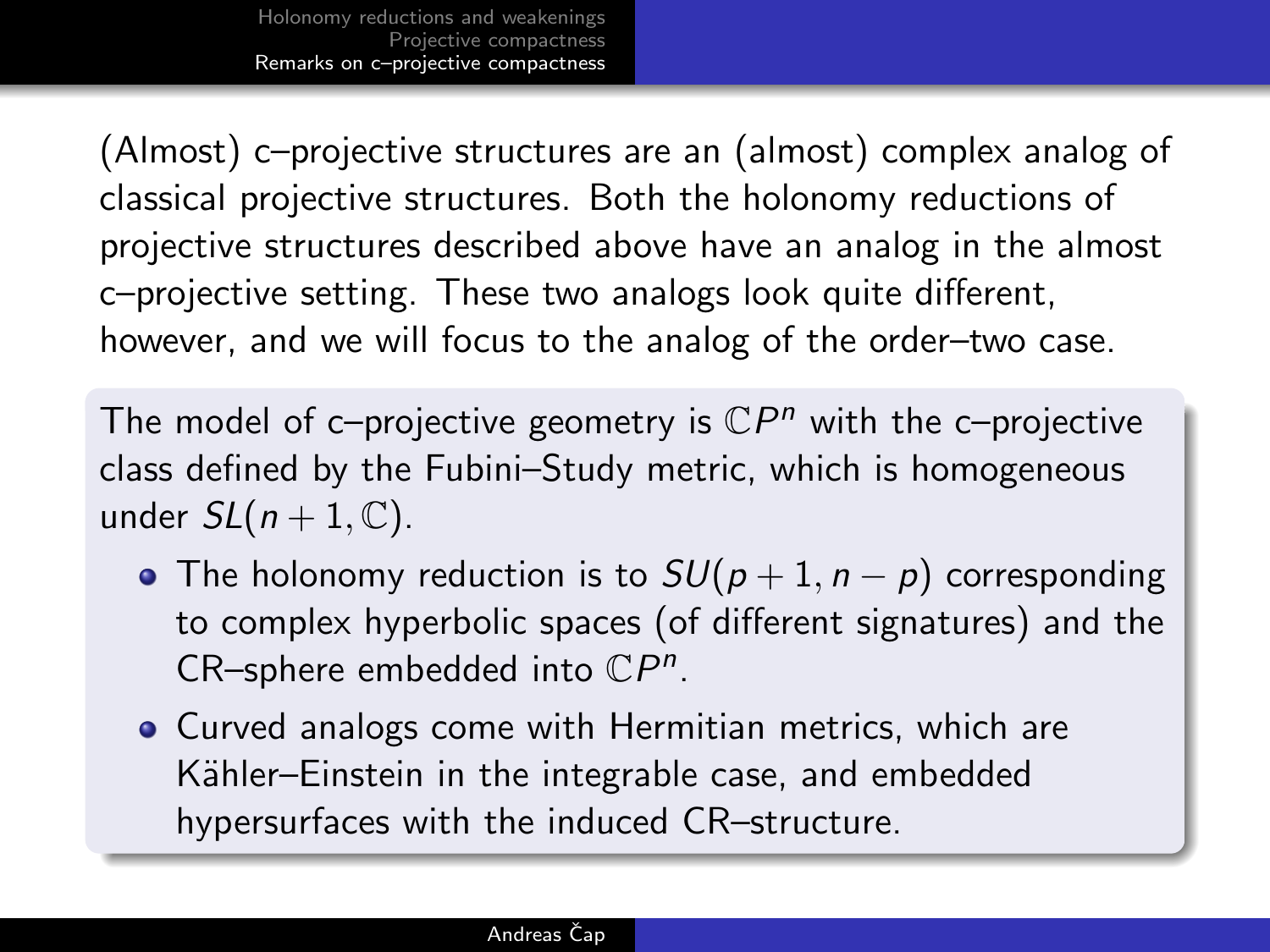For  $\overline{M} = M \cup \partial M$  and an almost complex structure J on M, c–projective compactness can then be defined for a linear connection  $\nabla$  on TM such that  $\nabla J = 0$ . To get a relation to tractors, one has to assume that  $\nabla$  is minimal, i.e. its torsion is of type (0, 2). The definition is via specific c–projective modifications admitting a smooth extension to the boundary.

- If  $\nabla$  is c–projectively compact, then J admits a smooth extension to  $\overline{M}$ , and thus  $\partial M$  inherits a CR–structure.
- The concept applies to *quasi–Kähler metrics* (Kähler in the integrable case) via the canonical connection.
- **•** Formulated in tractor terms, things are closely parallel to the projective case.
- In particular, in the metric case, one gets a c-projective interpretation of scalar curvature (of the canonical connection) which leads to extendability results.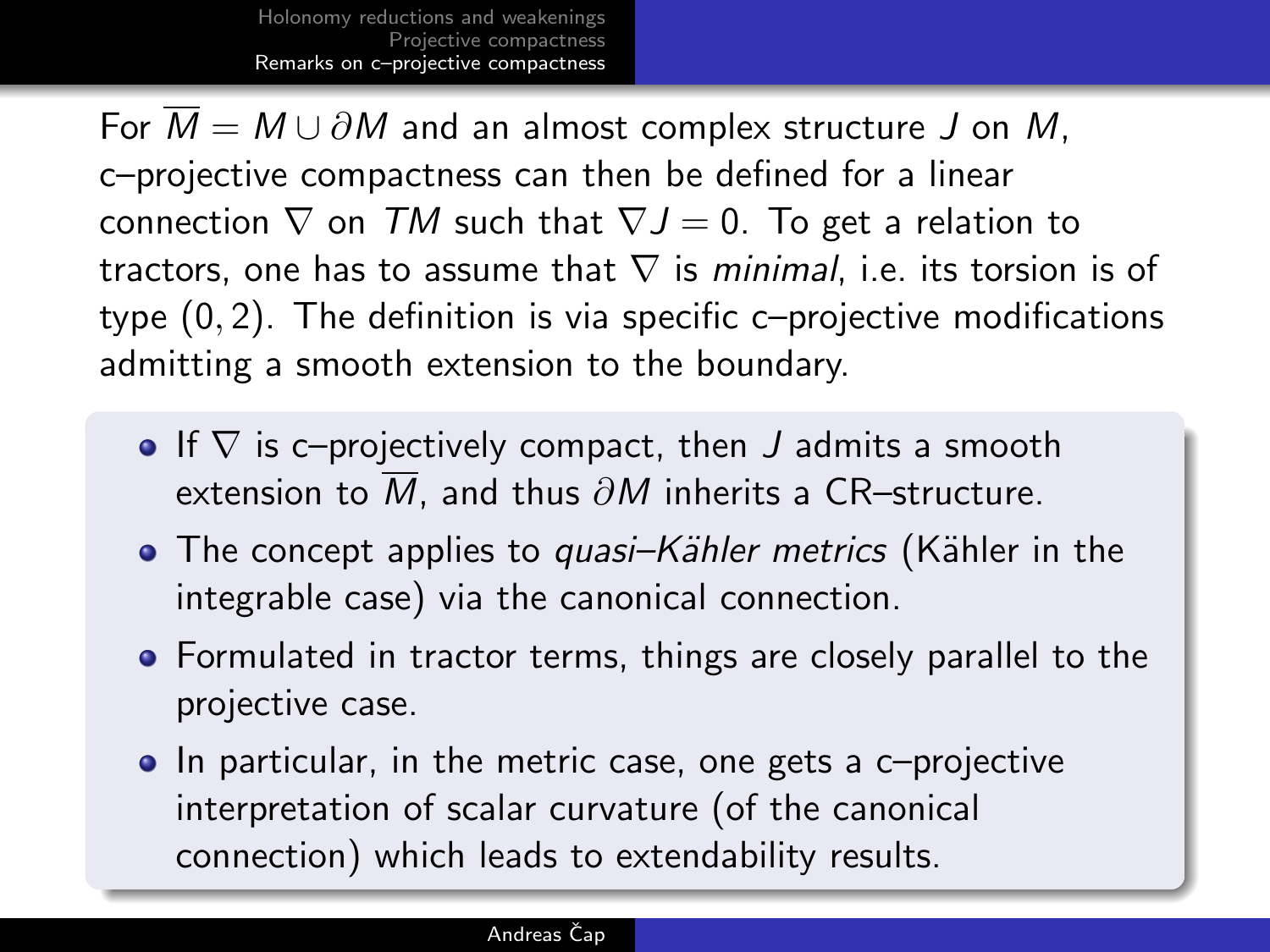## **Results**

- The complete Kähler metrics on smoothly bounded, non–degenerate domains constructed from defining functions all are c–projectively compact.
- For Levi–non–degenerate boundary with a condition slightly stronger than partial integrability, c–projective compactness of a quasi-Kähler metric is equivalent to an asymptotic form. This is form more restricted than in the projective case, since the boundary value of  $h$  has to be related to the Levi–form.
- There is also an equivalent characterization in terms of the boundary value of scalar curvature (of the canonical connection).